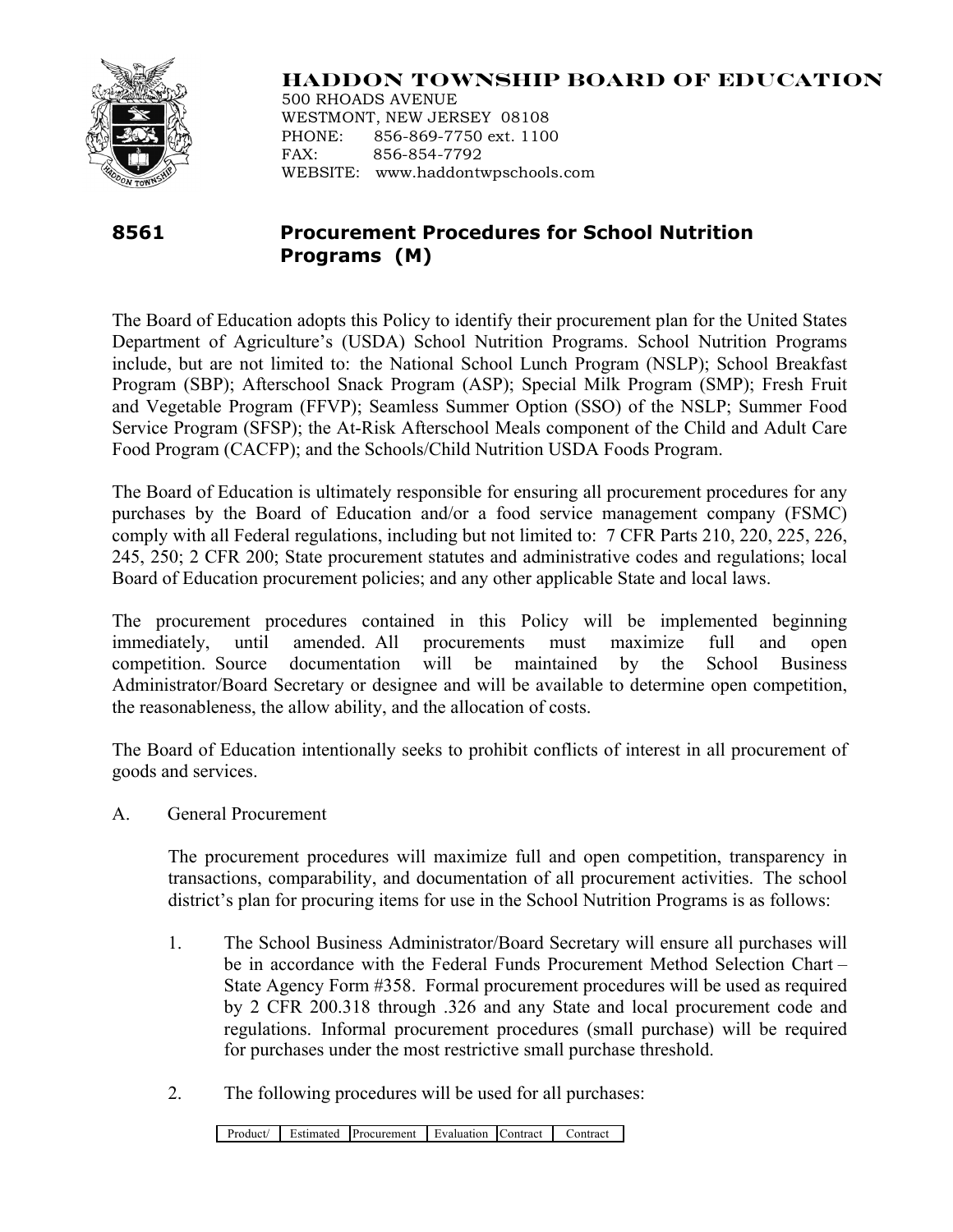| Services | Dollar<br>Amount | Method | Award<br>Type | Duration/<br>Frequency |
|----------|------------------|--------|---------------|------------------------|
|          |                  |        |               |                        |
|          |                  |        |               |                        |
|          |                  |        |               |                        |
|          |                  |        |               |                        |
|          |                  |        |               |                        |

#### B. Micro-Purchase Procedures

1. Public/Charter Schools

Purchases of supplies or services, as defined by 2 CFR 200.67, will be awarded without soliciting competitive price quotations if the price is reasonable in accordance with N.J.S.A. 18A:18A-37(a) and below thresholds established by the State Treasurer for informal receipt of quotations. Purchases will be distributed equitably among qualified suppliers with reasonable prices. Records will be kept for micro-purchases.

2. Non-Public Schools

Purchases of supplies or services, within the Federal micro-purchase threshold (the aggregate amount does not exceed the Federal micro-purchase threshold as set by 2 CFR 200.67) will be awarded without soliciting competitive price quotations if the price is reasonable. Purchases will be distributed equitably among qualified suppliers with reasonable prices. Records will be kept for micro-purchases.

3. Formal bid procedures will be applied on the basis of:

#### **[Choose one or more of the following:**

- $\sqrt{\overline{\phantom{a}}\,$ centralized system; individual school;  $\sqrt{\frac{multi-schoolsystem}}$ ; and/or \_\_\_State contract.**]**
- 4. Because of the potential for purchasing more than public or non-public informal/small purchase threshold amount, or the Board approved threshold if less, it will be the responsibility of the School Business Administrator/Board Secretary to document the amounts to be purchased so the correct method of procurement will be followed.
- C. Formal Procurement

When a formal procurement method is required, the following competitive sealed bid or an Invitation for Bid (IFB) or competitive proposal in the form of a Request for Proposal (RFP) procedures will apply:

1. An announcement of an IFB or a RFP will be placed in the Board designated official newspaper to publicize the intent of the Board of Education to purchase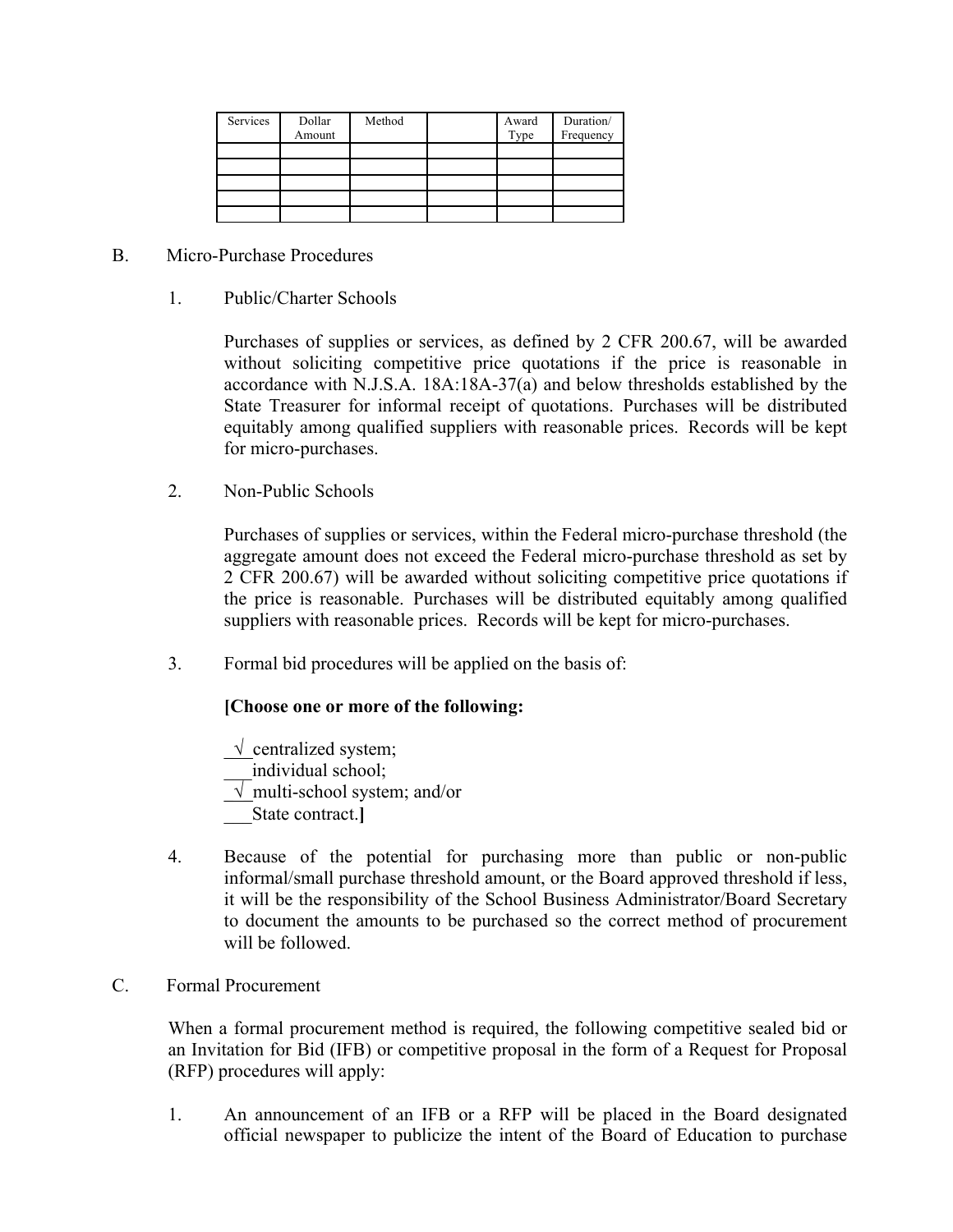needed items. The advertisement for bids/proposals or legal notice will be published in the official newspaper for at least one day in accordance with the provisions of N.J.S.A. 18A:18A-21.

- 2. An advertisement in the official newspaper for at least one day is required for all purchases over the school district's small purchase threshold as outlined in Federal Funds Procurement Method Section Chart – State Agency Form #358. The advertisement will contain the following:
	- a. A general description of items to be purchased;
	- b. The deadline for submission of questions and the date written responses will be provided, including addenda to bid specifications, terms, and conditions as needed;
	- c. The date of the pre-bid meeting, if provided, and if attendance is a requirement for bid award;
	- d. The deadline for submission of sealed bids or proposals; and
	- e. The address of the location where complete specifications and bid forms may be obtained.
- 3. In an IFB or RFP, each vendor will be given an opportunity to bid on the same specifications.
- 4. The developer of written specifications or descriptions for procurements will be prohibited from submitting bids or proposals for such products or services.
- 5. The IFB or RFP will clearly define the purchase conditions. The following list includes requirements, not exclusive, to be addressed in the procurement document:
	- a. Contract period for the base year and renewals as permitted;
	- b. The Board of Education is responsible for all contracts awarded (statement);
	- c. Date, time, and location of IFB/RFP opening;
	- d. How the vendor is to be informed of bid acceptance or rejection;
	- e. Delivery schedule;
	- f. Requirements (terms and conditions) the bidder must fulfill in order for bid to be evaluated;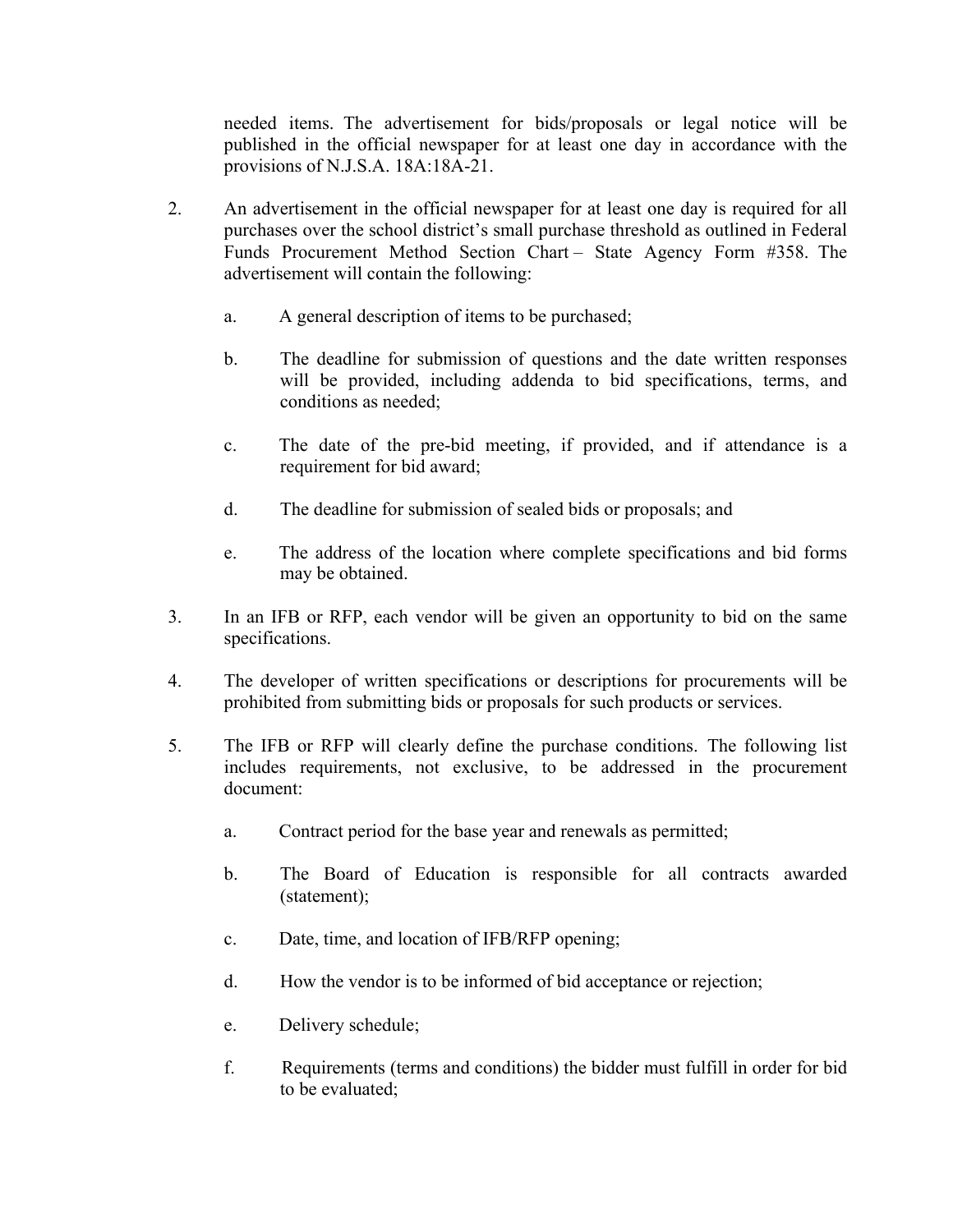- g. Benefits to which the Board of Education will be entitled if the contractor cannot or will not perform as required;
- h. Statement assuring positive efforts will be made to involve small and minority businesses, women's business enterprises, and labor surplus area firms;
- i. Statement regarding the return of purchase incentives, discounts, rebates, and credits under a cost reimbursement FSMC contract to the Board of Education's nonprofit school food service account;
- j. Contract provisions as required in Appendix II to 2 CFR 200:
	- (1) Termination for cause and convenience contracts in excess of \$10,000;
	- (2) Equal Opportunity Employment "federally assisted construction contracts";
	- (3) Davis-Bacon Act construction contracts in excess of \$2,000;
	- (4) Contract work Hours and Safety Standards contracts in excess of \$100,000;
	- (5) Right to inventions made under a contract or agreement if the contract meets the definition of a "funding agreement" under 37 CFR 401.2(a);
	- (6) Clean Air Act contracts in excess of \$150,000;
	- (7) Debarment and Suspension all Federal awarded contracts;
	- (8) Byrd Anti Lobbying Amendment contracts in excess of \$100,000; and
	- (9) Contracts must address administrative, contractual, or legal remedies in instances where contractors violate or breach contract terms, and provide for such sanctions and penalties as appropriate.
- k. Contract provisions as required in 7 CFR 210.21(f) for all cost reimbursable contracts;
- l. Contract provisions as required in 7 CFR 210.16(a)(1-10) and 7 CFR 250.53 for food service management company contracts;
- m. Procuring instrument to be used are purchase orders from firm fixed prices after formal bidding;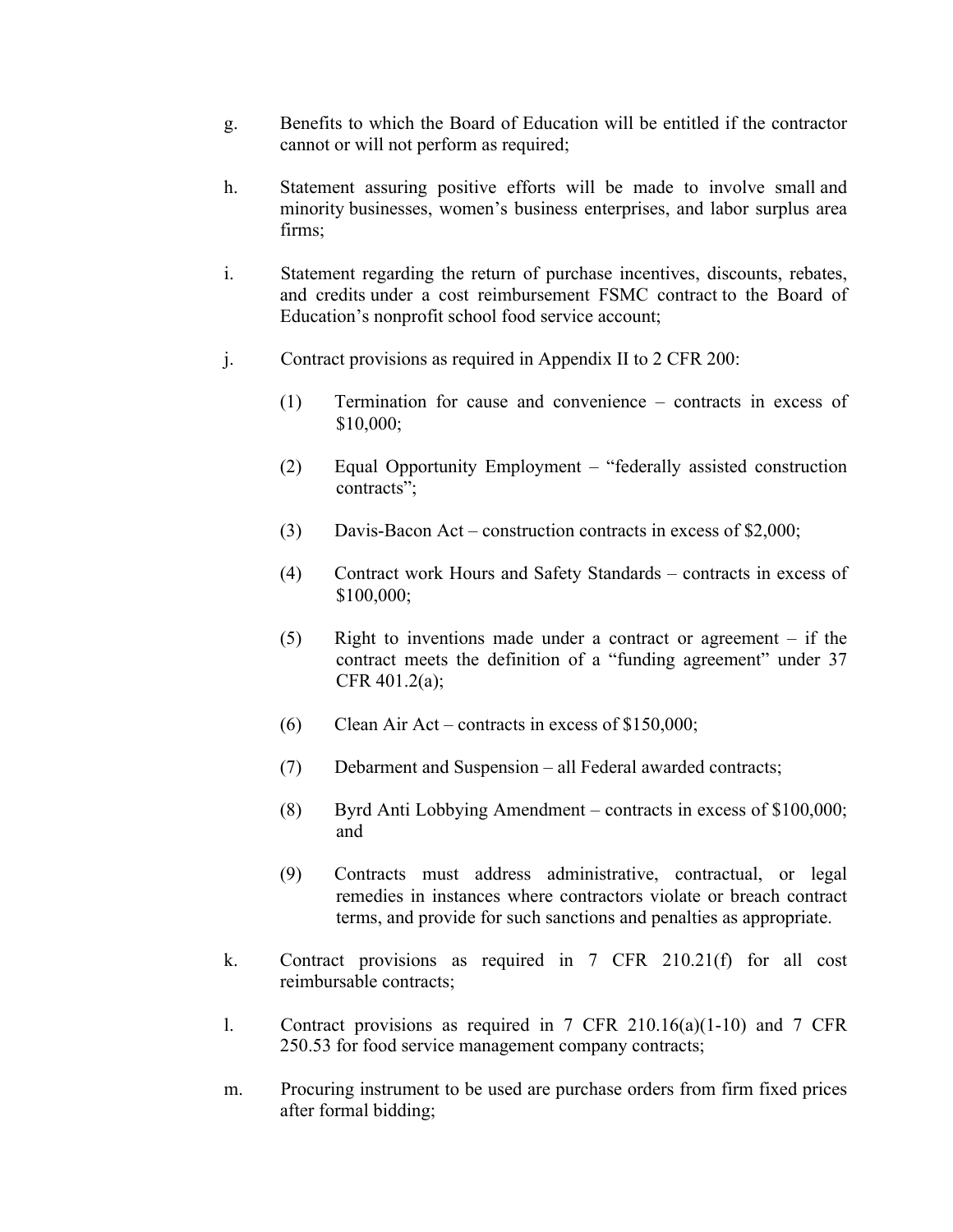- n. Price adjustment clause for renewal of multi-year contracts as defined in N.J.S.A. 18A:18A-42. The "index rate" means the annual percentage increase rounded to the nearest half percent in the implicit price deflator for State and local government purchases of goods and services computed and published quarterly by the U.S. Department of Commerce, Bureau of Economic Analysis;
- o. Method of evaluation and type of contract to be awarded (solicitations using an IFB are awarded to the lowest responsive and responsible bidder; solicitations using a RFP are awarded to the most advantageous bidder/offeror with price as the primary factor among factors considered);
- p. Method of award announcement and effective date (if intent to award is required by State or local procurement requirements);
- q. Specific bid protest procedures including contact information of person and address and the date by which a written protest must be received;
- r. Provision requiring access by duly authorized representatives of the Board of Education, New Jersey Department of Agriculture (NJDA), United States Department of Agriculture (USDA), or Comptroller General to any books, documents, papers, and records of the contractor which are directly pertinent to all negotiated contracts;
- s. Method of shipment or delivery upon contract award;
- t. Provision requiring contractor to maintain all required records for three years after final payment and all other pending matters (audits) are closed for all negotiated contracts;
- u. Description of process for enabling vendors to receive or pick up orders upon contract award;
- v. Provision requiring the contractor to recognize mandatory standards/policies related to energy efficiency contained in the Energy Policy and Conservation Act (PL 94-163);
- w. Signed statement of non-collusion;
- x. Signed Debarment/Suspension Certificate, clause in the contract or a copy of search results from the System for Award Management (SAM);
- y. Provision requiring "Buy American" as outlined in 7 CFR Part 210.21(d) and USDA Guidance Memo SP 38-2017, including specific instructions for prior approval and documentation of utilization of non-domestic food products only;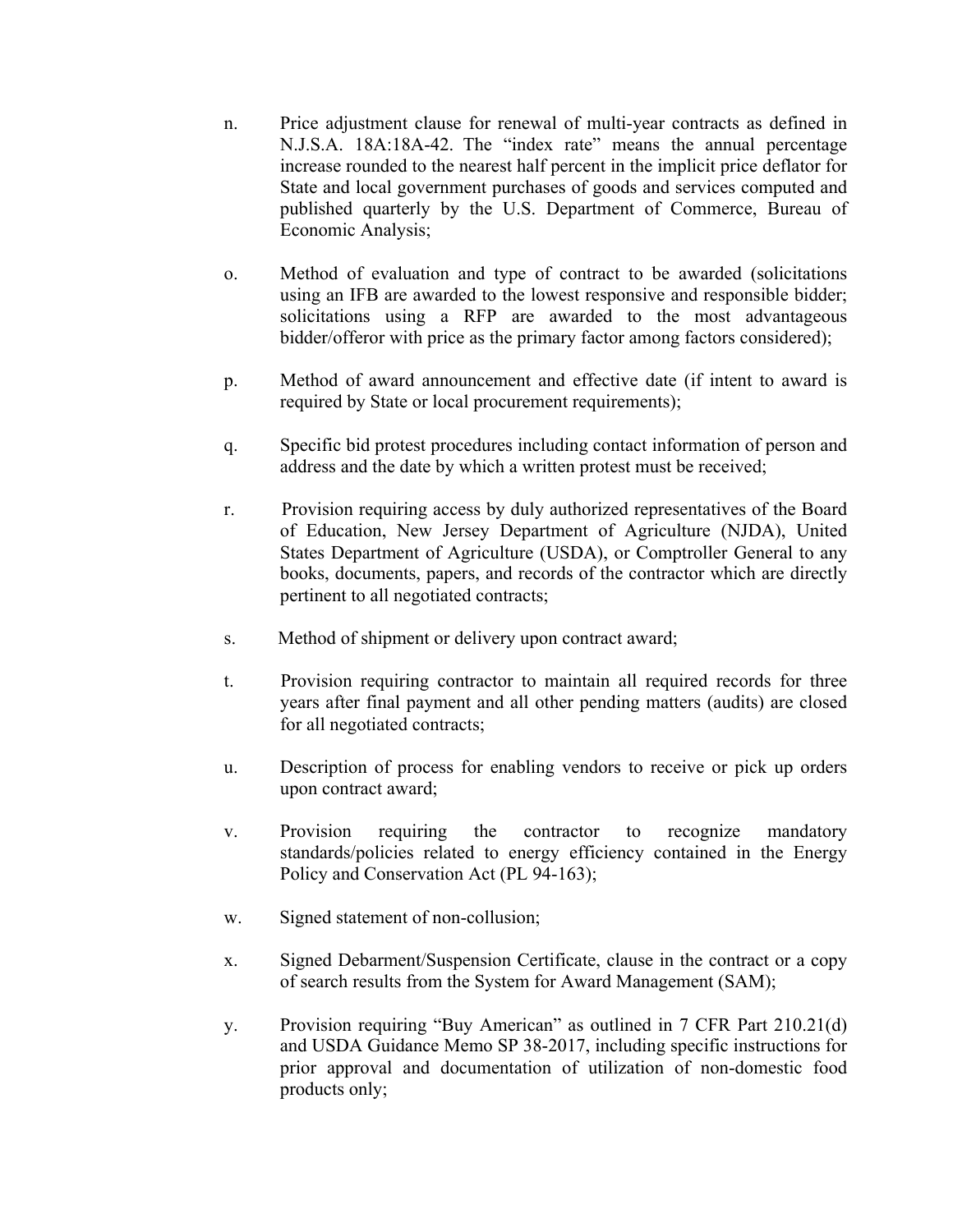- z. Specifications and estimated quantities of products and services prepared by the school district and provided to potential contractors desiring to submit bids/proposals for the products or services requested; and
- aa. The Board of Education's Electronic Signature Policy.
- 6. If any potential vendor is in doubt as to the true meaning of specifications or purchase conditions, questions may be sent to the School Business Administrator/Board Secretary. The School Business Administrator/Board Secretary or designee's response will be provided in writing to all potential bidders within  $\frac{7}{2}$  days.
	- a. The School Business Administrator/Board Secretary will be responsible for providing responses to questions and securing all bids or proposals.
	- b. The School Business Administrator/Board Secretary will be responsible to ensure all Board of Education procurements are conducted in compliance with applicable Federal, State, and local procurement regulations.
	- c. The following criteria will be used in awarding contracts as a result of bids/proposals. Price must be the highest weighted criteria. Examples of other possible criteria include quality, service, delivery, and availability.
- 7. In awarding a RFP, a set of award criteria in the form of a weighted evaluation sheet will be provided to each bidder in the initial bid document materials. Price alone is not the sole basis for award, but remains the primary consideration among all factors when awarding a contract. Following evaluation and negotiations, a firm fixed price or cost reimbursable contract is awarded.
	- a. The contracts will be awarded to the responsible bidder/proposer whose bid or proposal is responsive to the invitation and is most advantageous to the Board of Education, price as the primary, and other factors considered. Any and all bids or proposals may be rejected in accordance with the law.
	- b. The School Business Administrator/Board Secretary or designee is required to sign on the bid tabulation of competitive sealed bids or the evaluation criterion score sheet of competitive proposals signifying a review and approval of the selections.
	- c. The School Business Administrator/Board Secretary shall review the procurement system to ensure compliance with applicable laws.
	- d. The School Business Administrator/Board Secretary or designee will be responsible for documentation that the actual product specified was received.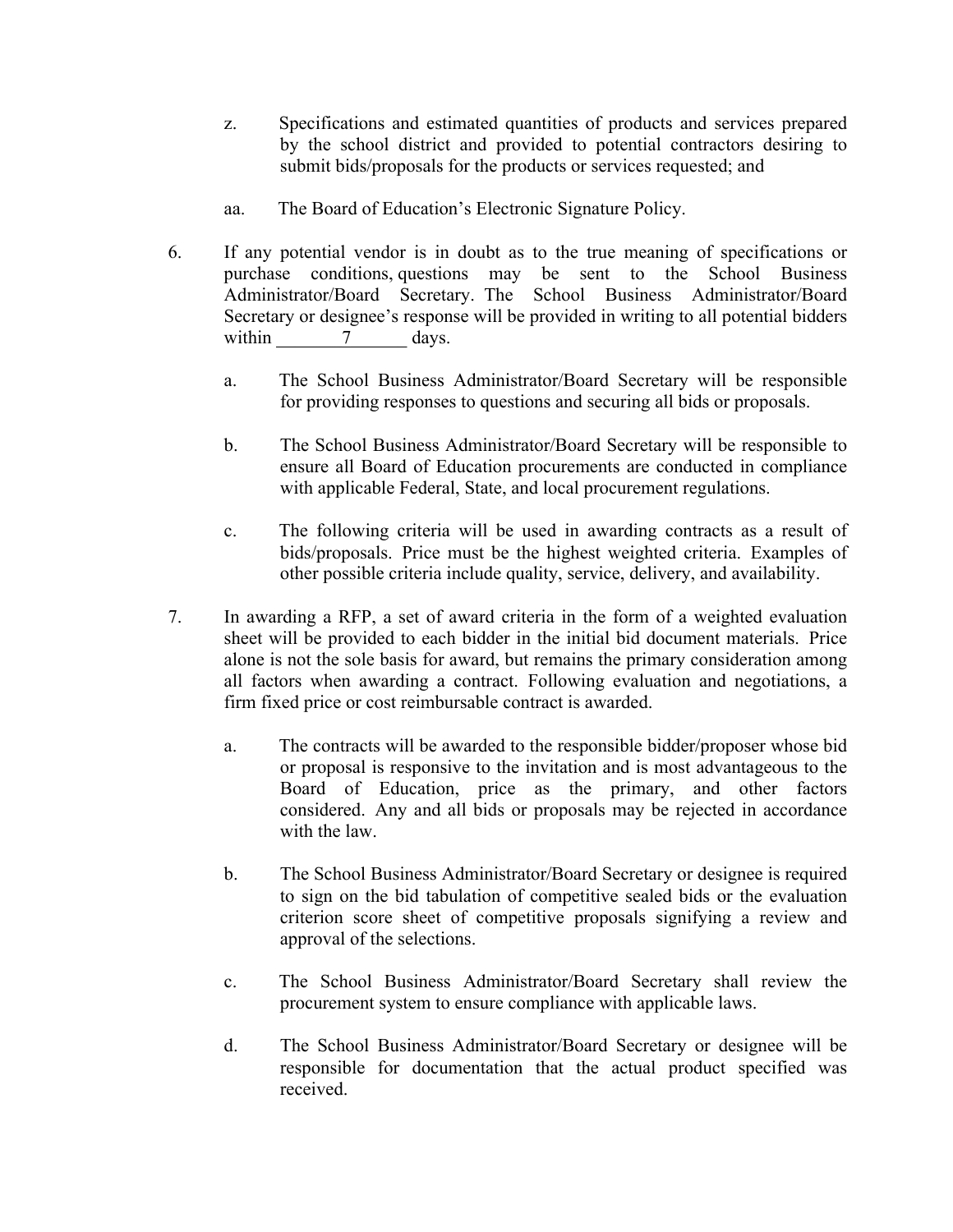- e. Any time an accepted item is not available, the School Business Administrator/Board Secretary will select the acceptable alternate. The contractor must inform the School Business Administrator/Board Secretary within one workday if a product is not available. In the event a nondomestic agricultural product is to be provided to the Board of Education, the contractor must obtain, in advance, written approval for the product. The School Business Administrator/Board Secretary must comply with the Buy American Provision.
- f. Full documentation regarding the reason an accepted item was unavailable, and the procedure used in determining acceptable alternates, will be available for audit and review. The person responsible for this documentation is the School Business Administrator/Board Secretary.
- g. The School Business Administrator/Board Secretary is responsible for maintaining all procurement documentation.
- D. Small Purchase Procedures

If the amount of purchases for items is less than the school district's small purchase threshold as outlined in the Federal Funds Procurement Method Selection Chart – State Agency Form #358, the following small purchase procedures including quotes will be used. Quotes from a minimum number of three qualified sources will be required.

- 1. Written specifications will be prepared and provided to all vendors.
- 2. Each vendor will be contacted and given an opportunity to provide a price quote on the same specifications. A minimum of three vendors shall be contacted.
- 3. The School Business Administrator/Board Secretary or designee will be responsible for contacting potential vendors when price quotes are needed.
- 4. The price quotes will receive appropriate confidentiality before award.
- 5. Quotes/Bids will be awarded by the School Business Administrator/Board Secretary. Quotes/Bids will be awarded on the following criteria. Quote/Bid price must be the highest weighted criteria. Examples of other possible criteria include quality, service, delivery, and availability.
- 6. The School Business Administrator/Board Secretary will be responsible for documentation of records to show selection of vendor, reasons for selection, names of all vendors contacted, price quotes from each vendor, and written specifications.
- 7. The School Business Administrator/Board Secretary or designee will be responsible for documentation that the actual product specified is received.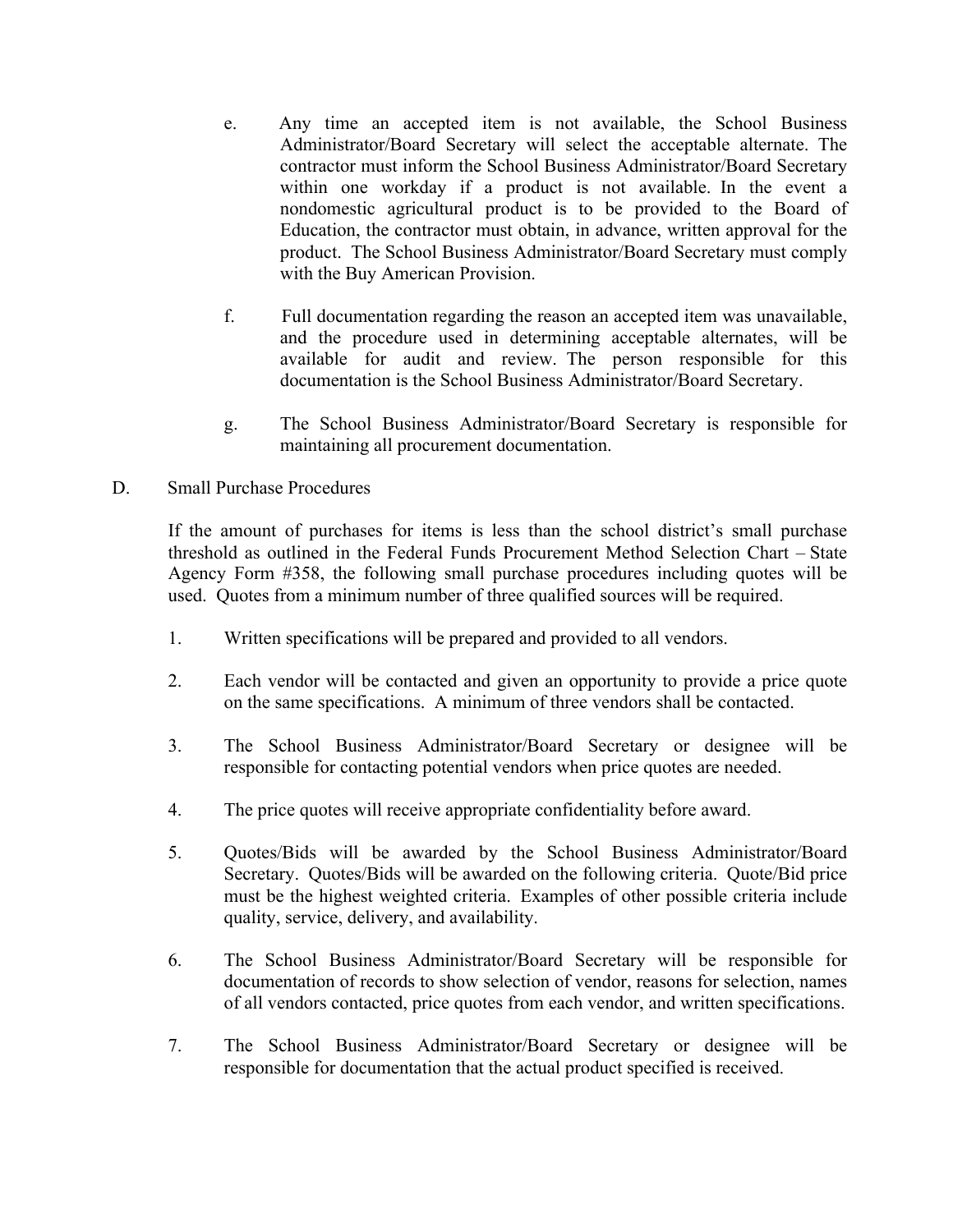- 8. Any time an accepted item is not available, the School Business Administrator/Board Secretary will select the acceptable alternate. Full documentation will be made available as to the selection of the acceptable item.
- 9. The School Business Administrator/Board Secretary or designee is required to sign all quote tabulations, signifying a review and approval of the selections.

### E. Noncompetitive Proposal Procedures

If items are available only from a single source when the award of a contract is not feasible under small purchase, sealed bid or competitive negotiation, noncompetitive proposal procedures will be used:

- 1. Written specifications will be prepared and provided to the vendor.
- 2. The School Business Administrator/Board Secretary will be responsible for the documentation of records to fully explain the decision to use the noncompetitive proposal. The records will be available for audit and review.
- 3. The School Business Administrator/Board Secretary or designee will be responsible for documentation that the actual product or service specified was received.
- 4. The School Business Administrator/Board Secretary will be responsible for reviewing the procedures to be certain all requirements for using single source or noncompetitive proposals are met.
- 5. The noncompetitive micro-purchase method shall be used for one-time purchases of a new food item if the amount is less than the applicable Federal or State micropurchase threshold to determine food acceptance by students and provide samples for testing purposes. A record of noncompetitive negotiation purchase shall be maintained by the School Business Administrator/Board Secretary or designee. At a minimum, the record of noncompetitive purchases shall include: item name; dollar amount; vendor; and reason for noncompetitive procurement.
- 6. A member or representative of the Board of Education will approve, in advance, all procurements that result from noncompetitive negotiations.
- F. Miscellaneous Provisions
	- 1. New product evaluation procedures will include a review of product labels and ingredients; an evaluation of the nutritional value; taste tests and surveys; and any other evaluations to ensure the new product would enhance the program.
	- 2. The Board of Education agrees the reviewing official of each transaction will be the School Business Administrator/Board Secretary.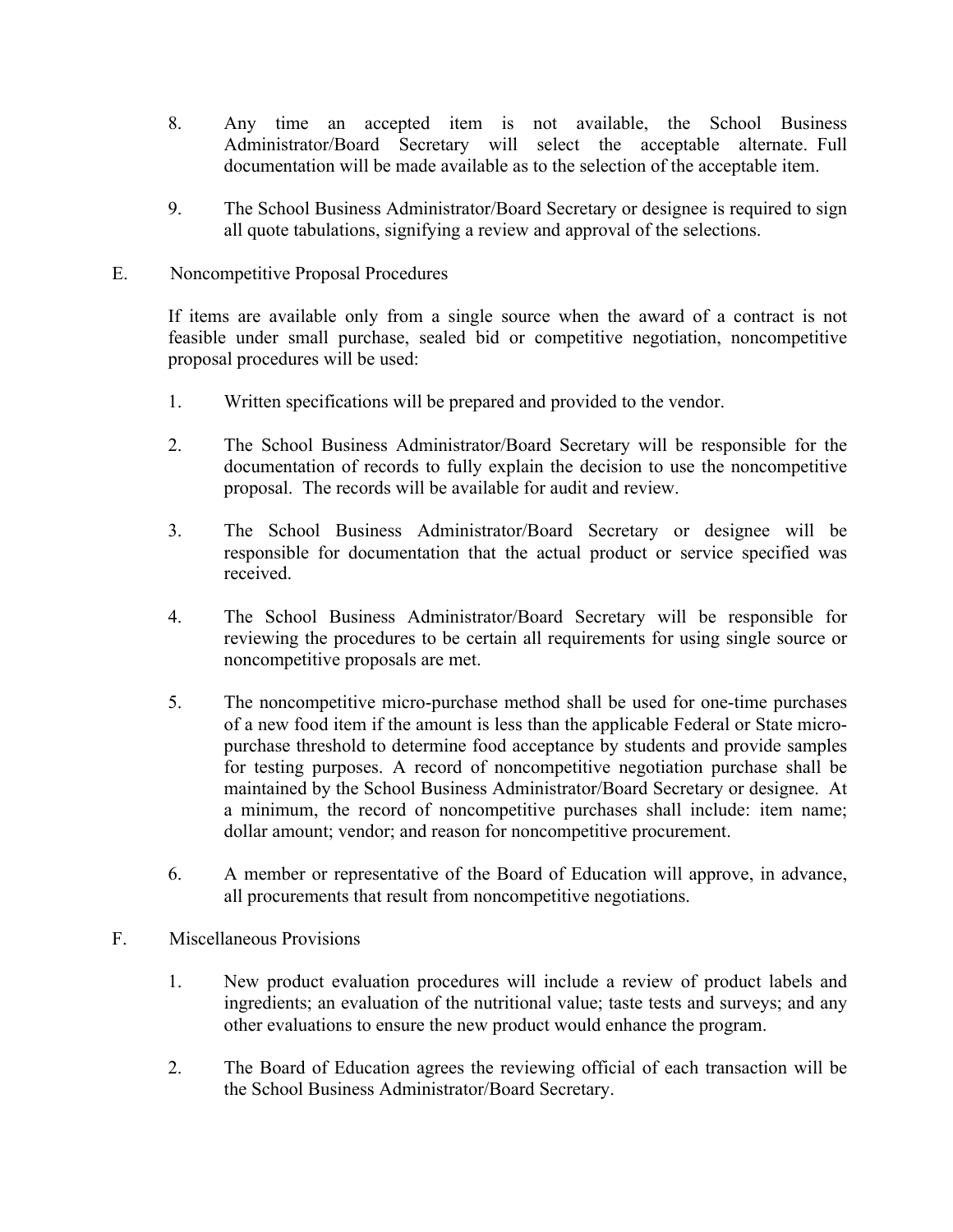- 3. Payment will be made to the vendor when the contract has been met and verified and has met the Board of Education's procedures for payment. (If prompt payment is made, discounts, etc., are accepted.)
- 4. Specifications will be updated as needed.
- 5. If the product is not as specified, the following procedure, including, but not limited to, will take place: remove product from service; contact vendor for approved alternate product; or remove product from bid.
- G. Emergency Purchases
	- 1. If it is necessary to make a one-time emergency procurement to continue service or obtain goods, and the public exigency or emergency will not permit a delay resulting from a competitive solicitation, the purchase must be authorized using a purchase order signed by the School Business Administrator/Board Secretary. The emergency procedures to be followed for such purchases shall be those procedures used by the school district for other emergency purchases consistent with N.J.S.A. 18A:18A-7. All emergency procurements shall be approved by the School Business Administrator/Board Secretary. At a minimum, the following emergency procurement procedures shall be documented to include, but not be limited to: item name; dollar amount; vendor; and reason for emergency.
- H. Purchasing Goods and Services Cooperative Agreements, Agents, and Third-Party Services (Piggybacking)
	- 1. When participating in intergovernmental and inter-agency agreements the Board of Education will ensure that competitive procurements are conducted in accordance with 2 CFR Part 200.318 through .326 and applicable program regulations and guidance.
	- 2. When utilizing the services of a co-op, agent, or third party the Board of Education will ensure that the following conditions have been met and considered as one source of pricing in addition to other prices:
		- a. All procurements were subject to full and open competition and were made in accordance with Federal/State/local procurement requirements;
		- b. The existing contract allows for the inclusion of additional Board of Educations that were not contemplated in the original procurement to purchase the same supplies/equipment through the original award;
		- c. The specifications in the existing contract meets their needs and that the items being ordered are in the contract;
		- d. The awarded contract requires all the Federally required certifications; e.g. Buy American, debarment, restrictions on lobbying, etc.;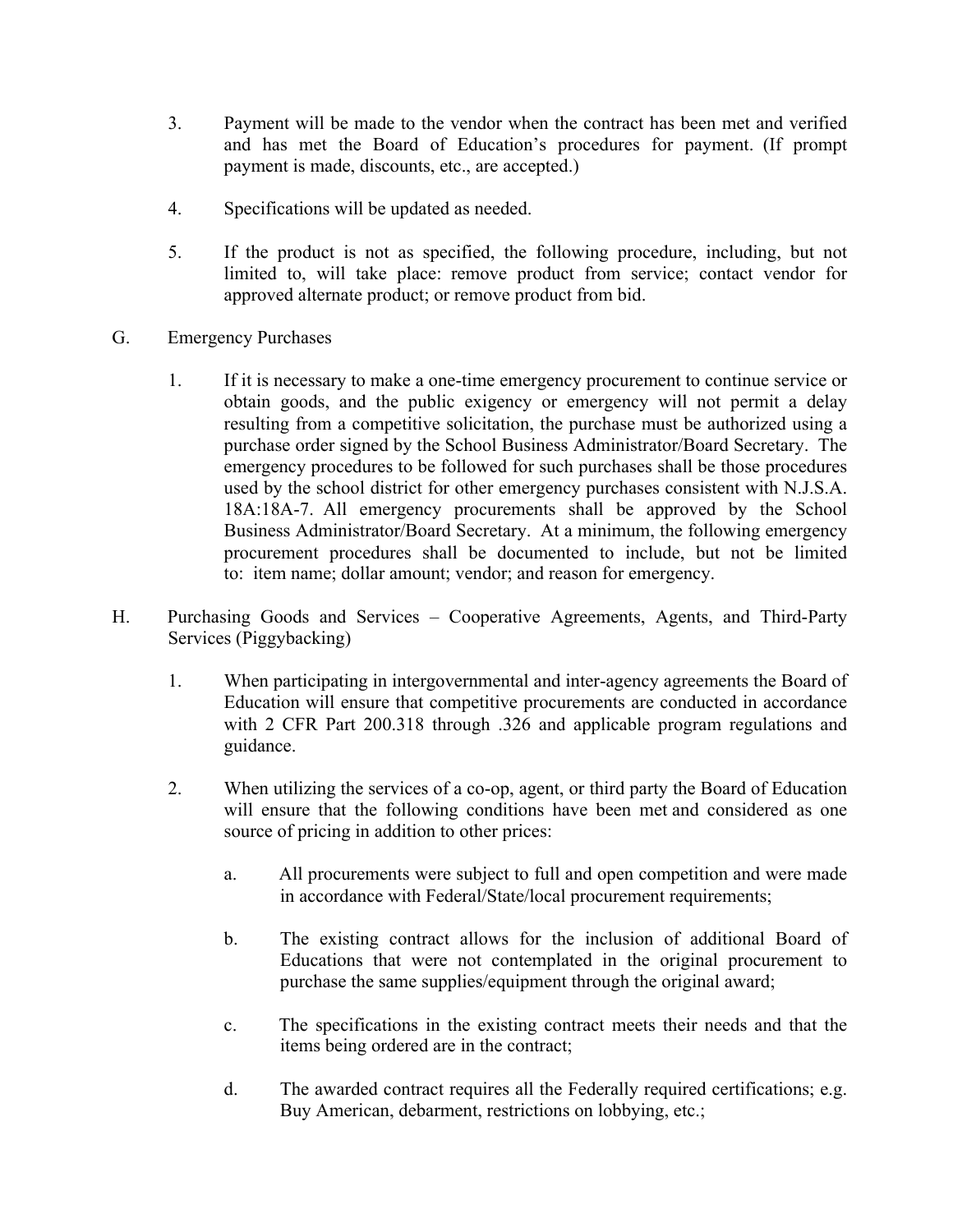- e. The agency will confirm the addition of their purchasing power (goods or services) to the procurement in scope or services does not create a material change, resulting in the needs to re-bid the contract;
- f. Administrative costs (fees) for participating in the agreement are adequately defined, necessary and reasonable, and the method of allocating the cost to the participating agencies must be specified;
- g. The Buy American provisions are included in the procurement of food and agricultural products; and
- h. The agreement includes the basis for and method of allocating each discount, rebate, or credit and how they will be returned to each participating agency when utilizing a cost-reimbursable contract.
- I. Records Retention
	- 1. The Board of Education shall agree to retain all books, records, and other documents relative to the award of the contract for three years after final payment. If there are audit findings that have not been resolved, the records shall be retained beyond the three-year period as long as required for the resolution of the issues raised by the audit. Specifically, the Board of Education shall maintain, at a minimum, the following documents:
		- a. Written rationale for the method of procurement;
		- b. A copy of the original solicitation;
		- c. The selection of contract type;
		- d. The bidding and negotiation history and working papers;
		- e. The basis for contractor selection;
		- f. Approval from the State agency to support a lack of competition when competitive bids or offers are not obtained;
		- g. The basis for award cost or price;
		- h. The terms and conditions of the contract;
		- i. Any changes to the contract and negotiation history;
		- j. Billing and payment records;
		- k. A history of any contractor claims;
		- l. A history of any contractor breaches; and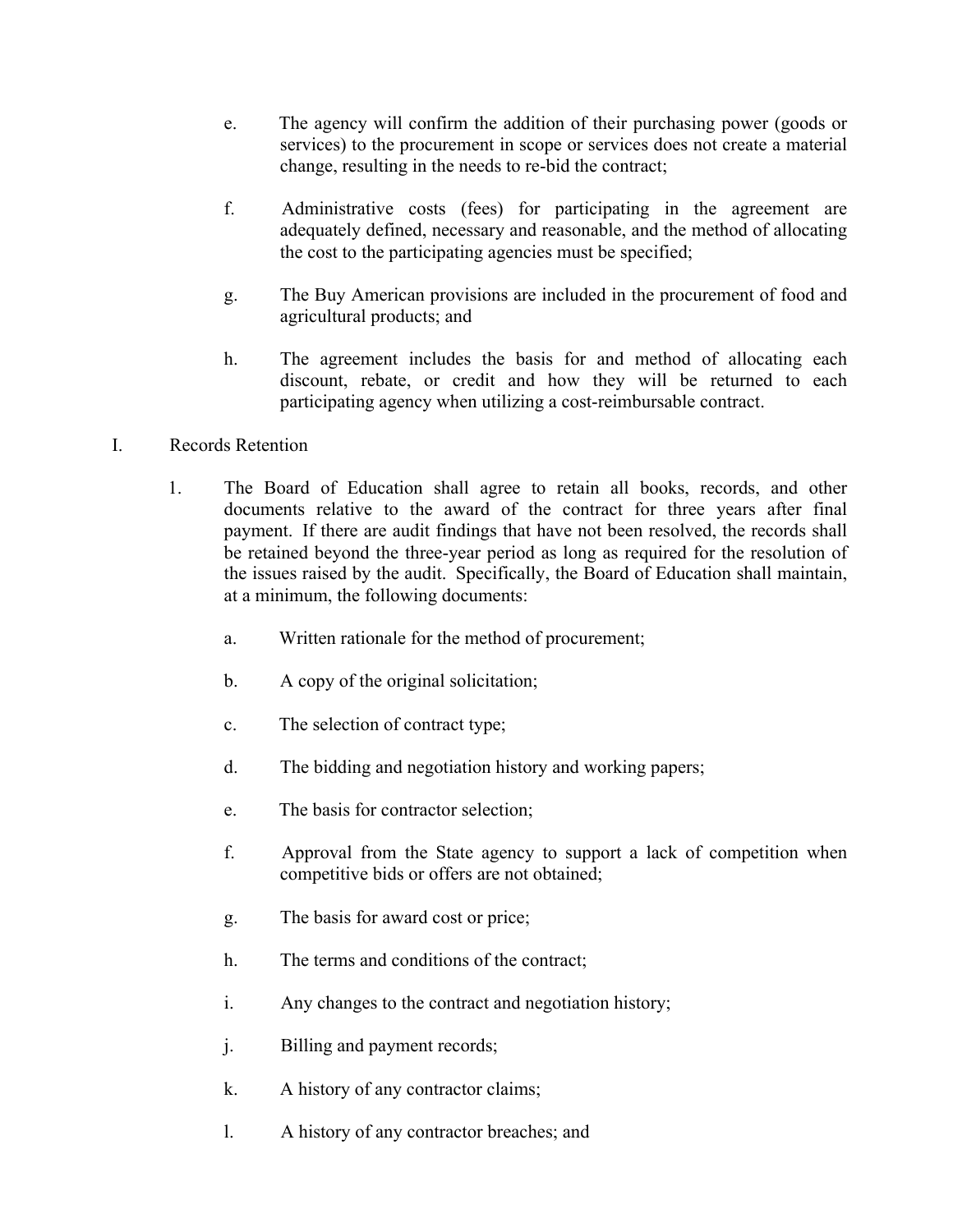- m. Any other documents as required by N.J.S.A. 18A:18A Public School Contracts Law.
- J. Code of Conduct for Procurement
	- 1. All procurements must ensure there is open and free competition and adhere to the most restrictive Federal, State, and local requirements. The Board of Education seeks to conduct all procurement procedures in compliance with stated regulations and to prohibit conflicts of interest and actions of employees engaged in the selection, award, and administration of contracts. All procurements will be in accordance with this Policy and all applicable provisions of N.J.S.A. 18A:18A – Public School Contracts Law.
	- 2. No employee, officer, or agent may participate in the selection, award, or administration of a contract supported by a Federal, State, or local award if he or she has a real or apparent conflict of interest. Such a conflict of interest would arise when the employee, officer, or agent; any member of his or her immediate family, his or her partner; or an organization which employs or is about to employ any of the parties indicated herein has a financial or other interest in or a tangible personal benefit from a firm considered for a contract.
	- 3. The officers, employees, and agents of the non-Federal entity may neither solicit nor accept gratuities, favors, or anything of monetary value from contractors or parties to subcontracts. However, non-Federal entities may set standards for situations in which the financial interest is not substantial or the gift is an unsolicited item of nominal value.
	- 4. The standards of conduct must provide for disciplinary actions to be applied for violations of such standards by officers, employees, or agents of the non-Federal entity. Based on the severity of the infraction, the penalties could include a written reprimand to their personnel file, a suspension with or without pay, or termination.
	- 5. All questions and concerns regarding procurement solicitations, contract evaluations, and contract award, shall be directed to the School Business Administrator/Board Secretary.
- K. Food Service Management Company (FSMC)
	- 1. In the operation of the school district's food service program, the school district shall ensure that a FSMC complies with the requirements of the Program Agreement, the school district's Free and Reduced School Lunch Policy Statement, all applicable USDA program policies and regulations, and applicable State and local laws. In order to operate an a la carte food service program, the FSMC shall agree to offer free, reduced price, and full price reimbursable meals to all eligible children.